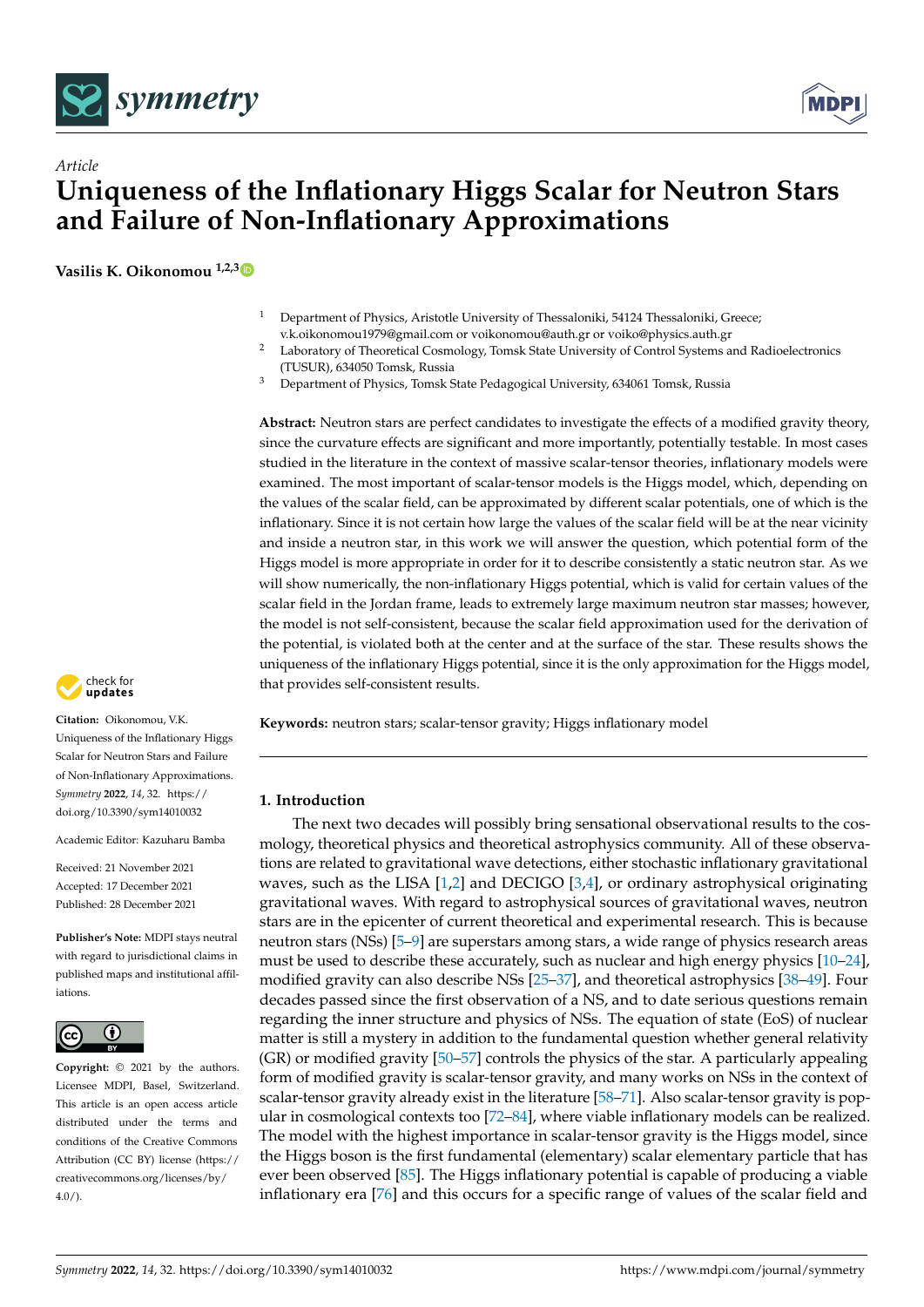work we studied NSs in the context of scalar-tensor theories, using the inflationary Higgs potential [\[34\]](#page-6-4). In this work we extend our work to account for different limiting values of the scalar field and the combined non-minimal coupling of the form  $\sim \xi \phi^2$ . We shall be interested in values  $\zeta \phi^2 \ll 1$  in Geometrized units. In this approximation, we shall derive the Einstein frame potential and the relevant conformal transformation function  $A(\phi)$ . Accordingly, we shall derive the corresponding Tolman–Oppenheimer–Volkoff (TOV) equations in the Einstein frame, for static NSs, and we shall solve these numerically, assuming piecewise polytropic EoSs [\[86](#page-8-5)[,87\]](#page-8-6). We shall find the *M* − *R* relations for static NSs. Our results indicate an important fact, that the only correct description of the Higgs potential for static NSs is the one we developed in Ref. [\[34\]](#page-6-4). The results of the current article indicate that the maximum masses of NSs exceed the  $3 M_{\odot}$  limit, but the approximation  $\xi \phi^2 \ll 1$  fails to hold true at the center and at the surface of the NSs. This result indicates how unique is the inflationary Higgs potential, for providing a self-consistent neutron star phenomenology.

## **2. Non-Inflationary Higgs Scalar-Tensor Gravity in the Einstein Frame and Static NSs Phenomenology**

We are interested in extracting the Einstein frame counterpart theory of the Jordan frame Higgs theory, and we shall do so by using a conformal transformation, see [\[58,](#page-7-5)[79,](#page-8-7)[88–](#page-8-8)[91\]](#page-8-9) for details on conformal transformations. The Jordan frame action of the Higgs model as it appears in cosmological contexts [\[76\]](#page-8-4), in Geometrized units  $(G = 1)$  is the following,

$$
S = \int d^4x \frac{\sqrt{-g}}{16\pi} \left[ f(\phi) \mathcal{R} - \frac{1}{2} g^{\mu\nu} \partial_\mu \phi \partial_\nu \phi - U(\phi) \right] + S_m(\psi_m, g_{\mu\nu}), \tag{1}
$$

where  $f(\phi)$  is the non-minimal coupling function and  $U(\phi)$  is the potential, defined as follows,

<span id="page-1-0"></span>
$$
f(\phi) = 1 + \xi \phi^2, \ \ U(\phi) = \lambda \phi^4,
$$
 (2)

where *φ* denotes the Jordan frame scalar field. In addition, *g µν* , *Sm*(*ψm*, *gµν*), *g* and R denote the metric tensor, the action for the matter fluids, the determinant of the metric tensor and the Ricci scalar in the Jordan frame.

Performing the conformal transformation  $\tilde{g}_{\mu\nu} = A^{-2}g_{\mu\nu}$ , where the function  $A(\phi)$  is defined as,

<span id="page-1-1"></span>
$$
A(\phi) = f^{-1/2}(\phi),
$$
 (3)

and the Einstein frame action in terms of the canonical scalar field  $\varphi$  reads,

$$
S = \int d^4x \sqrt{-\tilde{g}} \Big( \frac{\tilde{\mathcal{R}}}{16\pi} - \frac{1}{2} \tilde{g}_{\mu\nu} \partial^{\mu} \varphi \partial^{\nu} \varphi - \frac{V(\varphi)}{16\pi} \Big) + S_m(\psi_m, A^2(\varphi) g_{\mu\nu}), \tag{4}
$$

where the "tilde" denotes quantities evaluated in the Einstein frame. Specifically,  $\tilde{g}^{\mu\nu}$ ,  $S_m(\psi_m, A^2(\varphi)g_{\mu\nu})$ ,  $\tilde{g}$  and  $\tilde{\mathcal{R}}$  denote the metric tensor, the action for the matter fluids, the determinant of the metric tensor and the Ricci scalar in the Einstein frame.

Recall that  $A(\phi)$  enters in the conformal transformation  $\tilde{g}_{\mu\nu} = A^{-2}g_{\mu\nu}$  and by using Equations  $(2)$  and  $(3)$  we have,

$$
A(\phi) = \left(1 + \xi \phi^2\right)^{-1/2}.\tag{5}
$$

Also the Einstein frame potential is,

$$
V(\phi) = \frac{U(\phi)}{f^2(\phi)},
$$
\n(6)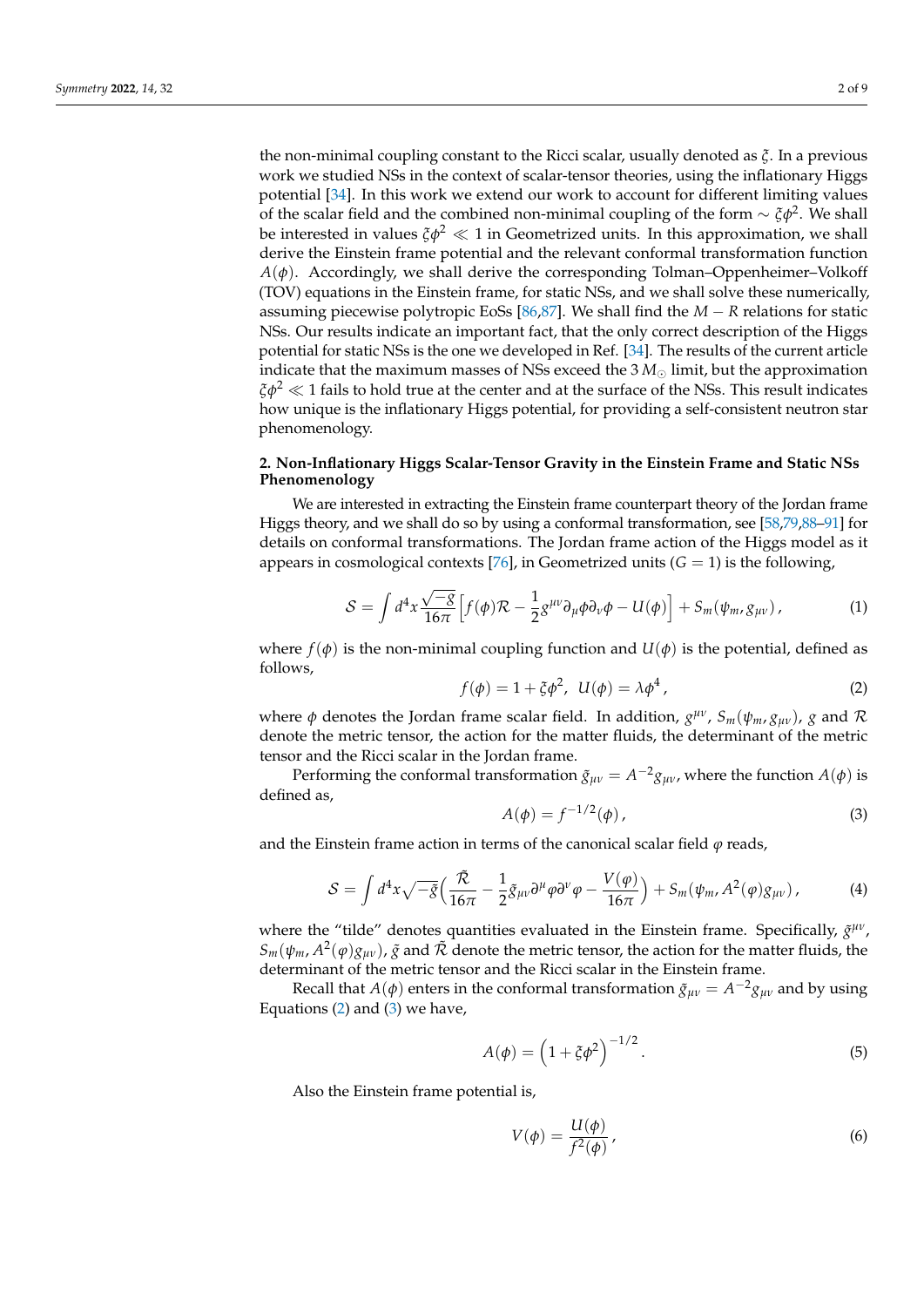and when expressed in terms of  $\phi$  this is written as,

$$
V(\phi) = \frac{\lambda \phi^4}{\left(1 + \xi \phi^2\right)^2},\tag{7}
$$

Using relation between the Einstein frame canonical scalar field  $\varphi$  and the Jordan frame scalar field *φ*,

$$
\frac{d\varphi}{d\phi} = \frac{1}{\sqrt{4\pi}} \sqrt{\left(\frac{3}{4}\frac{1}{f^2}\left(\frac{df}{d\phi}\right)^2 + \frac{1}{4f}\right)},\tag{8}
$$

and combined with Equation [\(2\)](#page-1-0), we get,

$$
\frac{d\varphi}{d\phi} = \frac{1}{\sqrt{16\pi}} \frac{\sqrt{1 + \xi \phi^2 + 12\xi^2 \phi^2}}{1 + \xi \phi^2}.
$$
\n(9)

For the Higgs inflationary potential, the field values approximations are the following

$$
\xi^2 \phi^2 \gg 1, \ \xi^2 \phi^2 \gg \xi \phi^2, \tag{10}
$$

however, we shall use another approximation relevant in Higgs potential physics, namely [\[76\]](#page-8-4),

$$
\frac{1}{\sqrt{12}\xi} \ll \phi \ll \frac{1}{\sqrt{\xi}},\tag{11}
$$

which is equivalent to the following two approximations,

<span id="page-2-0"></span>
$$
\xi \phi^2 \ll 1 \tag{12}
$$

<span id="page-2-1"></span>
$$
12\xi^2\phi^2 \gg 1. \tag{13}
$$

In view of the approximations [\(12\)](#page-2-0) and [\(13\)](#page-2-1) we get approximately at leading order,

$$
\frac{d\varphi}{d\phi} \simeq \frac{\sqrt{12}}{\sqrt{16\pi}} \xi \phi \,. \tag{14}
$$

Thus, integrating the above we get the final relation between  $\varphi$  and  $\varphi$ ,

$$
\varphi = \frac{\sqrt{12}}{2\sqrt{16\pi}} \xi \phi^2. \tag{15}
$$

At leading order the function  $A(\varphi)$  reads,

$$
A(\varphi) = 1 - \frac{2\sqrt{12}}{\sqrt{16\pi}}\varphi,\tag{16}
$$

thus, at leading order  $\alpha(\varphi) = \frac{{\rm d}\ln {\rm A}}{{\rm d}^\prime} = -2\sqrt{\frac{16\pi}{12}}\Big(1+2\sqrt{\frac{16\pi}{12}}\varphi$  . Moreover, the potential as function of  $\varphi$  is,

$$
V(\varphi) \simeq \lambda \left(\frac{2\sqrt{16\pi}}{\sqrt{12}}\right)^2 \frac{\varphi^2}{\xi^2}.
$$
 (17)

For phenomenological reasoning [\[76\]](#page-8-4), we shall choose  $\zeta \sim 11.455 \times 10^4$  with  $\lambda = 0.1$ . With regard to the EoS, we shall use a piecewise polytropic EoS, the details of which can be found in [\[34\]](#page-6-4).

For  $\xi \sim 11.455 \times 10^4$ , the requirement [\(13\)](#page-2-1) can in principle be satisfied, but the constraint of Equation [\(12\)](#page-2-0) is not necessarily satisfied. As we will show, this is the case for the non-inflationary Higgs potential, and we shall verify this numerically. For the study we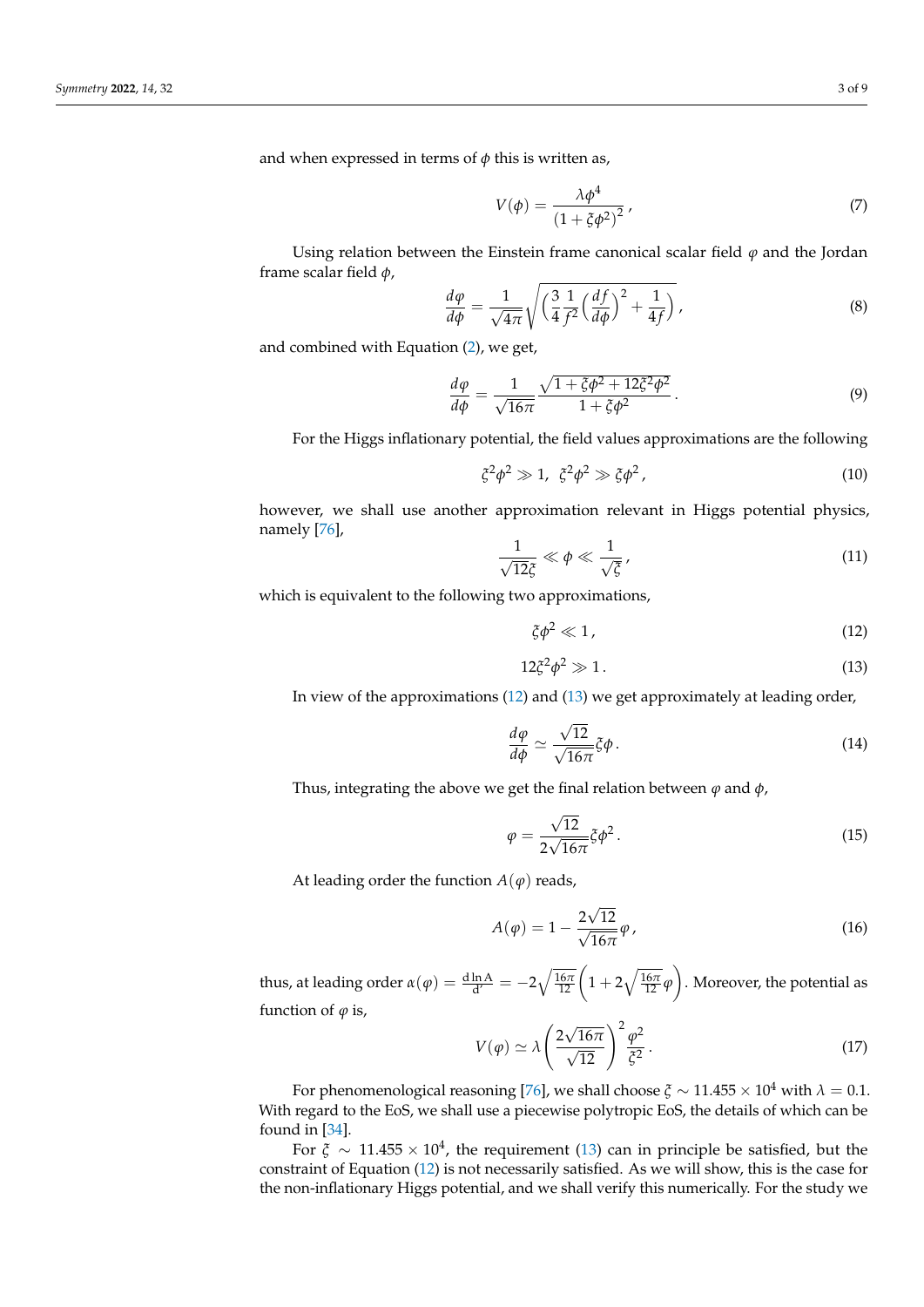shall consider static NSs, which are described by a spherically symmetric static spacetime of the form,

$$
ds^{2} = -e^{\nu(r)}dt^{2} + \frac{dr^{2}}{1 - \frac{2m}{r}} + r^{2}(d\theta^{2} + \sin^{2}\theta d\phi^{2}),
$$
\n(18)

where *m*(*r*) denotes the gravitational mass of the stellar object confined inside a radius *r*.

For Geometrized units  $(c = G = 1)$ , the TOV equations for the spherically symmetric spacetime are,

$$
\frac{dm}{dr} = 4\pi r^2 A^4(\varphi)\varepsilon + 2\pi r(r - 2m)\omega^2 + 4\pi r^2 V(\varphi) \,,\tag{19}
$$

$$
\frac{dv}{dr} = 4\pi r\omega^2 + \frac{2}{r(r-2m)} \left[ 4\pi A^4(\varphi) r^3 P - 4\pi V(\varphi) r^3 \right] + \frac{2m}{r(r-2m)},
$$
(20)

$$
\frac{d\omega}{dr} = \frac{rA^4(\varphi)}{r - 2m} \left( \alpha(\varphi)(\epsilon - 3P) + 4\pi r\omega(\epsilon - P) \right) - \frac{2\omega(r - m)}{r(r - 2m)} + \frac{8\pi\omega r^2 V(\varphi) + r\frac{dV(\varphi)}{d\varphi}}{r - 2m}, \quad (21)
$$

$$
\frac{dP}{dr} = -(\epsilon + P) \left[ \alpha(\varphi)\omega + 2\pi r \omega^2 + \frac{m - 4\pi r^3(-A^4P + V)}{r(r - 2m)} \right],
$$
\n(22)

$$
\frac{d\varphi}{dr} = \omega \,,\tag{23}
$$

The TOV equations must be solved numerically subject to the following initial conditions,

$$
P(0) = P_c, \quad m(0) = 0, \quad \nu(0) = -\nu_c, \quad \varphi(0) = \varphi_c, \quad \omega(0) = 0, \tag{24}
$$

where  $P_c$ ,  $v_c$ ,  $\phi_c$  are the pressure of the NS, the value of the function  $v(r)$  and the value of the scalar field at the center of the NS. The values of  $nu_c$  and  $\varphi_c$  at the center of the star, shall be obtained using a double shooting method, in order for the optimal values of them to be obtained. The requirement for obtaining the optimal values is the scalar field values to vanish at numerical infinity, which proves to be the same numerically as in the inflationary Higgs potential, namely *r* ∼ 67.94378528694695 km in the Einstein frame, see [\[34\]](#page-6-4). In addition, for the derivation of the  $M - R$  gravity we need to consider the ADM Jordan frame mass and the Jordan frame radius. Denoting with *r<sup>E</sup>* the Einstein frame radius at large distances, and  $\frac{d\phi}{dr} = \frac{d\phi}{dr}$  $\left. \frac{d\varphi}{dr} \right|_{r=r_E}$ , the Jordan frame mass  $M_J \equiv M$  is related to the Einstein frame mass as follows,

$$
M_J = A(\varphi(r_E)) \left( M_E - \frac{r_E^2}{2} \alpha(\varphi(r_E)) \frac{d\varphi}{dr} \left( 2 + \alpha(\varphi(r_E)) r_E \frac{d\varphi}{dr} \right) \left( 1 - \frac{2M_E}{r_E} \right) \right), \tag{25}
$$

with  $\frac{d\varphi}{dr} = \frac{d\varphi}{dr}$  $\left. \frac{d\varphi}{dr} \right|_{r=r_E}$  and  $r_J = Ar_E$ , and  $r_J$  is the Jordan frame radius. The Einstein frame radius  $R_s$  of the star can be obtained by the numerical code by using the condition  $P(R_s) = 0$ , so it is basically determined by the condition that the pressure of the star vanishes at the surface of the star. Accordingly, by finding *R<sup>s</sup>* we can obtain the Jordan frame radius *R* using the relation  $R = A(\varphi(R_s)) R_s$ , where  $\varphi(R_s)$  is the value of the scalar field at the surface of the star. Finally and important note is to verify numerically the validity of the approximation [\(12\)](#page-2-0) in the Jordan frame. For the numerical analysis, we shall use a freely available PYTHON code pyTOV-STT [\[92\]](#page-8-10), and we shall derive the solutions for both the interior and the exterior of the NS, using the "LSODA" numerical method. The EoSs we shall use are the WFF1 [\[93\]](#page-8-11), the SLy [\[94\]](#page-8-12), and the APR EoS [\[95\]](#page-8-13). Let us proceed to the results of our analysis, and we start off with the *M* − *R* graphs for all the EoSs which we present in Figure [1.](#page-4-0) The purple curve corresponds to the WFF1 EoS, while the red and blue to the SLy and APR EoSs respectively. From the graphs it is apparent that for the non-inflationary Higgs model, the maximum masses are comparably higher with regard to the GR ones. In addition, in Table [1](#page-4-1) we present all the maximum masses for all the EoSs corresponding to the alternative Higgs model. As it can be seen in Table [1,](#page-4-1) the maximum

*dV*(*ϕ*)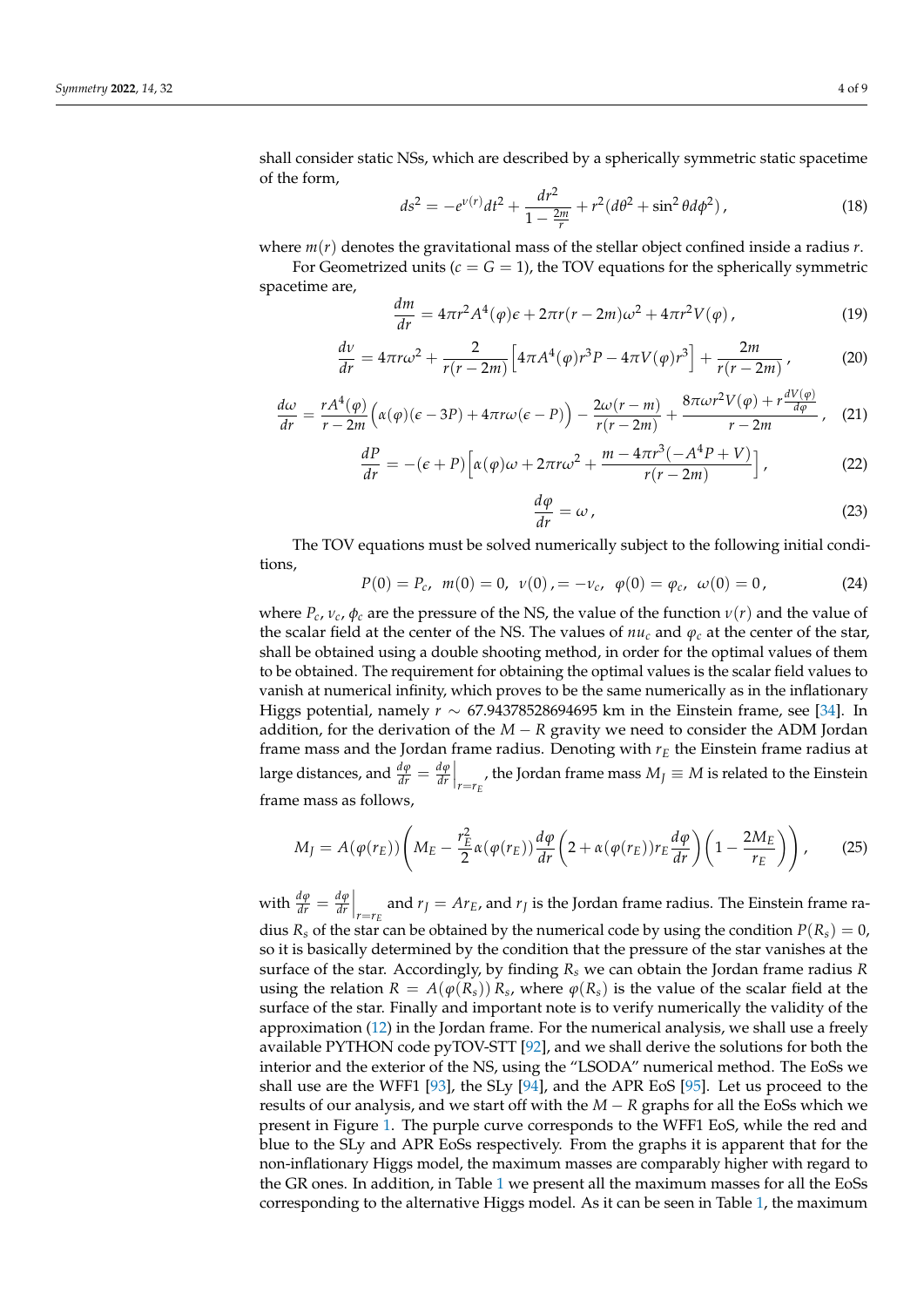masses for the alternative Higgs model are quite elevated compared to the GR ones. In addition, the GW170817 constraint which indicates that the radius corresponding to the maximum NS mass must be larger than is satisfied  $R = 9.6^{+0.14}_{-0.03}$  km.

<span id="page-4-0"></span>

**Figure 1.** *M* − *R* graphs for the alternative non-inflationary Higgs model for the WFF1 EoS (purple curve), the APR EoS (blue curve), and the SLy EoS (red curve). The *y*-axis is expressed in *M*/*M* units, with *M* denoting the Jordan frame ADM mass, and the *x*-axis is the circumferential radius.

**Table 1.** Maximum Masses and the of Static NS for the non-Inflationary Higgs Model and for GR.

<span id="page-4-1"></span>

| Model                             | <b>APR EoS</b>                   | <b>SLy EoS</b>                   | WFF1 EoS                         |
|-----------------------------------|----------------------------------|----------------------------------|----------------------------------|
| GR                                | $M_{max} = 2.18739372 M_{\odot}$ | $M_{max} = 2.04785291 M_{\odot}$ | $M_{max} = 2.12603999 M_{\odot}$ |
| Alternative Higgs $\xi \sim 10^4$ | $M_{max} = 4.55374471 M_{\odot}$ | $M_{max} = 4.41766131 M_{\odot}$ | $M_{max} = 4.33460622 M_{\odot}$ |

The results are deemed quite interesting; however, the non-inflationary Higgs model has inherent issues with the approximation [\(12\)](#page-2-0) as we proved numerically. Particularly it is not satisfied neither at the center nor at the surface of the star. This feature can be clearly seen in Figure [2,](#page-4-2) where we present the values of *ξφ*<sup>2</sup> in the Jordan frame for all the EoS for the surface scalar field values. The same applies for the values of the scalar field in the center of the star. Therefore, to our original question whether inflationary scalar potentials or other approximations must be used for static NSs phenomenology, the answer seems to be that only inflationary potentials provide consistent results.

<span id="page-4-2"></span>

**Figure 2.** The quantity *ξφ*<sup>2</sup> (*y*-axis) in Geometrized units, versus the central densities in CGS units, for  $\xi \sim 11.455 \times 10^4$ , for the WFF1 (red curve), APR (blue curve) and Sly (green curve) EoSs. As it can be seen the constraint [\(12\)](#page-2-0) is not satisfied.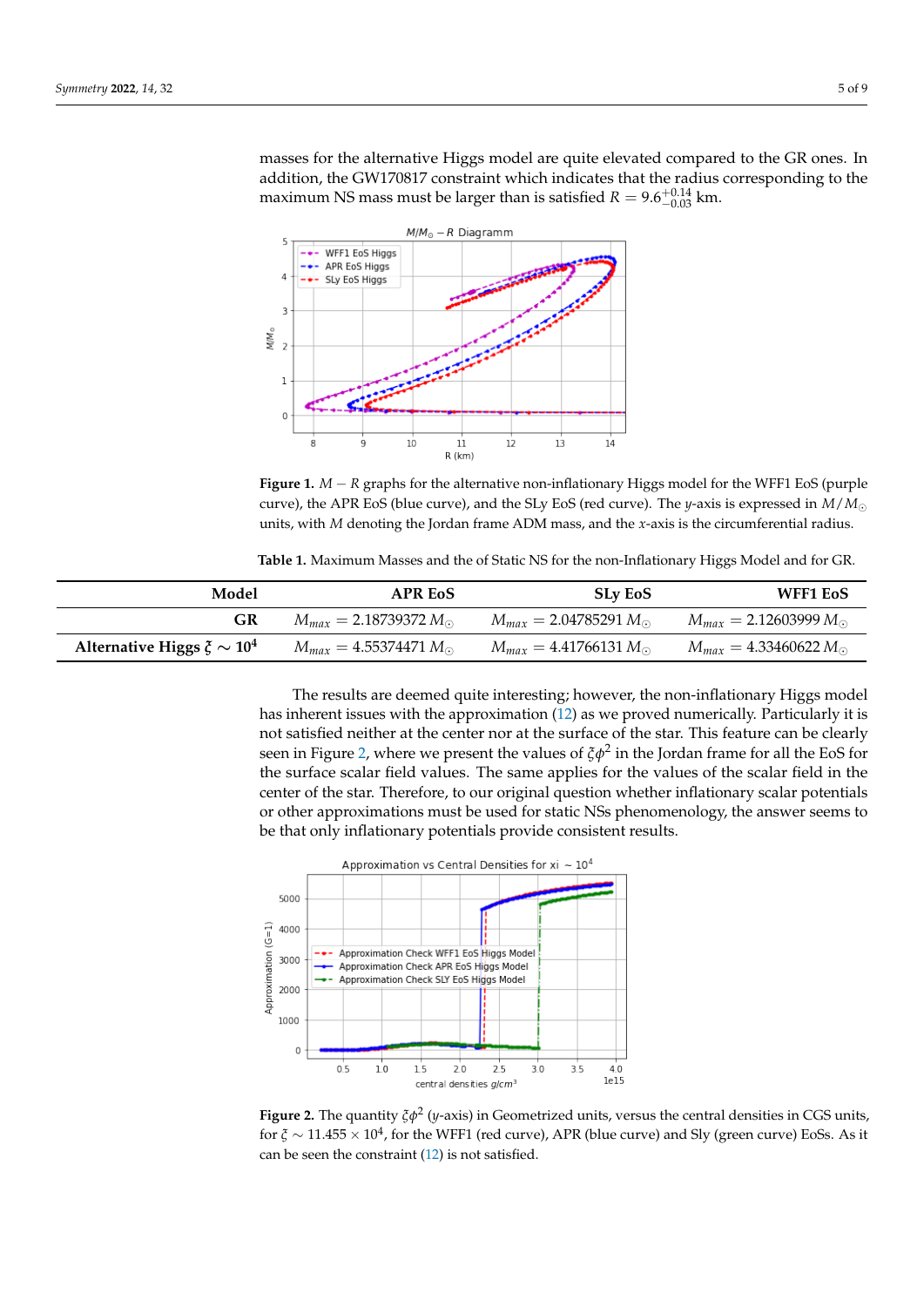## **3. Concluding Remarks**

In the field of cosmology, there exist several massive scalar field theories which can potentially play an important role for describing NSs phenomenology. From these theories, the most important is the Higgs inflationary theory in its various forms. Specifically, depending on the scalar field values, the Higgs potential can take various forms, each of which may describe a different era in the cosmological theory. Thus, the question is which approximate Higgs potential can describe in a viable and consistent static NS phenomenology. In this paper we addressed this question for the most fundamental of all the scalar field cosmologies, the Higgs inflationary theory. We considered the theory in the Jordan frame and upon conformally transforming it, we derived the Einstein frame theory. Accordingly, assuming a specific range for for the scalar field values, we derived the appropriate quantities which are relevant for studying static NSs in the Einstein frame. For a static spherically symmetric spacetime we derived the TOV equations and we numerically solved them using a double shooting method for optimizing the results. The numerical analysis yielded the Einstein frame masses and radii of the static NS, and also the Einstein frame values of the scalar field, from which we found the corresponding Jordan frame quantities. We constructed the *M* − *R* graphs and we investigated the validity of the approximations holding true for the non-inflationary Higgs model. As we showed, the maximum masses for the alternative Higgs model are quite elevated, compared with the GR case; however, for all the EoSs studies, the approximation we assumed for deriving the theory break down. Thus, although the theory provides interesting result, the inherent structure of it is not correct and consistent. This indicates strongly the suitability of inflationary potentials for studying NSs phenomenology, regardless how well motivated other forms of potentials might be. Moreover, it seems that the approximations for the scalar field values used for deriving the inflationary potentials, are well respected on the surface, center and at numerical infinity of the NS. Hence, in conclusion the Higgs potential that is used for inflationary phenomenology is the only suitable for describing consistently NSs.

We need to note with regard to the EoSs we used, that we used the PAR, and more importantly the WFF1, known as FPS EoS, and the SLy, which both are known to provide a unified description of the crust and core of NSs. However, all these EoSs are to date rather old (nearly 20 years old); thus, it is compelling to incorporate to the analysis more timely and to date EoSs, such as the BSk24 [\[96](#page-8-14)[,97\]](#page-8-15).

**Funding:** This research received no external funding.

**Institutional Review Board Statement:** Not applicable.

**Informed Consent Statement:** Not applicable.

**Data Availability Statement:** Not applicable.

**Acknowledgments:** I am grateful to the referee 3 of the manuscript who pointed out the timely BSk24, which I intend to incorporate in my code for the piecewise polytropic EoS.

**Conflicts of Interest:** The author declares no conflict of interest.

#### **References**

- <span id="page-5-0"></span>1. Baker, J.; Bellovary, J.; Bender, P.L.; Berti, E.; Caldwell, R.; Camp, J.; Conklin, J.W.; Cornish, N.; Cutler, C.; DeRosa, R.; et al. The Laser Interferometer Space Antenna: Unveiling the Millihertz Gravitational Wave Sky. *arXiv* **2019**, arXiv:1907.06482.
- <span id="page-5-1"></span>2. Smith, T.L.; Caldwell, R. LISA for Cosmologists: Calculating the Signal-to-Noise Ratio for Stochastic and Deterministic Sources. *Phys. Rev. D* **2019**, *100*, 104055. [\[CrossRef\]](http://doi.org/10.1103/PhysRevD.100.104055)
- <span id="page-5-2"></span>3. Seto, N.; Kawamura, S.; Nakamura, T. Possibility of direct measurement of the acceleration of the universe using 0.1-Hz band laser interferometer gravitational wave antenna in space. *Phys. Rev. Lett.* **2001**, *87*, 221103. [\[CrossRef\]](http://dx.doi.org/10.1103/PhysRevLett.87.221103)
- <span id="page-5-3"></span>4. Kawamura, S.; Ando, M.; Seto, N.; Sato, S.; Musha, M.; Kawano, I.; Yokoyama, J.; Tanaka, T.; Ioka, K.; Akutsu, T.; et al. Current status of space gravitational wave antenna DECIGO and B-DECIGO. *Prog. Theor. Exp. Phys.* **2021**, *2021*, 05A105. [\[CrossRef\]](http://dx.doi.org/10.1093/ptep/ptab019)
- <span id="page-5-4"></span>5. Haensel, P.; Potekhin, A.Y.; Yakovlev, D.G. Neutron stars 1: Equation of state and structure, Astrophys. *Space Sci. Libr.* **2007**, *326*, 1–619.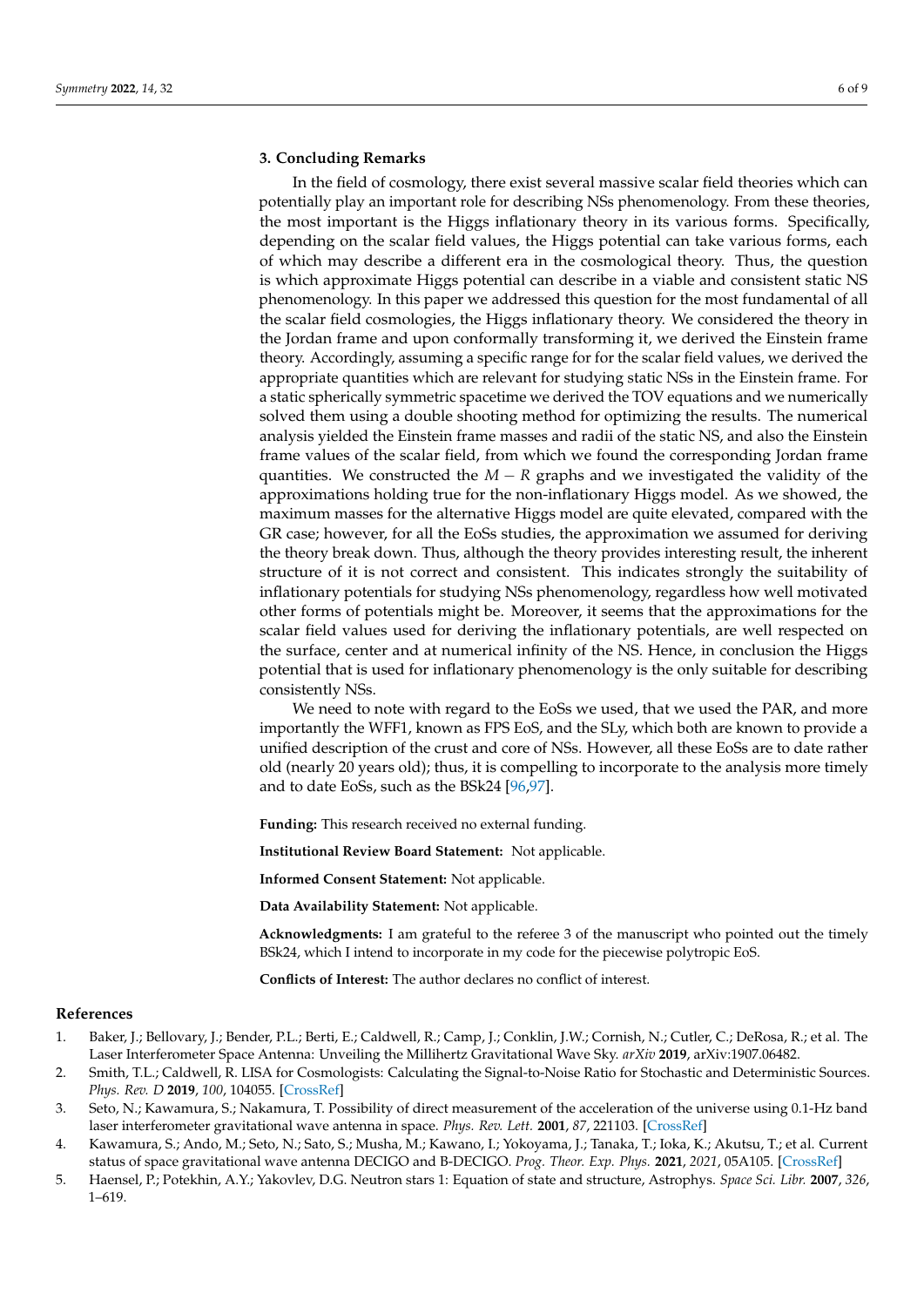- 6. Friedman, J.L.; Stergioulas, N. *Rotating Relativistic Stars*; Cambridge University Press: Cambridge, UK, 2013. [\[CrossRef\]](http://dx.doi.org/10.1017/CBO9780511977596)
- 7. Baym, G.; Hatsuda, T.; Kojo, T.; Powell, P.D.; Song, Y.; Takatsuka, T. From hadrons to quarks in neutron stars: A review. *Rept. Prog. Phys.* **2018**, *81*, 056902. [\[CrossRef\]](http://dx.doi.org/10.1088/1361-6633/aaae14) [\[PubMed\]](http://www.ncbi.nlm.nih.gov/pubmed/29424363)
- 8. Lattimer, J.M.; Prakash, M. The physics of neutron stars. *Science* **2004**, *304*, 536–542. [\[CrossRef\]](http://dx.doi.org/10.1126/science.1090720)
- <span id="page-6-0"></span>9. Olmo, G.J.; Rubiera-Garcia, D.; Wojnar, A. Stellar structure models in modified theories of gravity: Lessons and challenges. *Phys. Rept.* **2020**, *876*, 1–75. [\[CrossRef\]](http://dx.doi.org/10.1016/j.physrep.2020.07.001)
- <span id="page-6-1"></span>10. Lattimer, J.M. The nuclear equation of state and neutron star masses. *Ann. Rev. Nucl. Part. Sci.* **2012**, *62*, 485–515. [\[CrossRef\]](http://dx.doi.org/10.1146/annurev-nucl-102711-095018)
- 11. Steiner, A.W.; Gandolfi, S. Connecting Neutron Star Observations to Three-Body Forces in Neutron Matter and to the Nuclear Symmetry Energy. *Phys. Rev. Lett.* **2012**, *108*, 081102. [\[CrossRef\]](http://dx.doi.org/10.1103/PhysRevLett.108.081102)
- 12. Horowitz, C.J.; Perez-Garcia, M.A.; Berry, D.K.; Piekarewicz, J. Dynamical response of the nuclear 'pasta' in neutron star crusts, *Phys. Rev. C* **2005**, *72*, 035801.
- 13. Watanabe, G.; Iida, K.; Sato, K. Thermodynamic properties of nuclear 'pasta' in neutron star crusts. *Nucl. Phys. A* **2000**, *676*, 455–473; Erratum in *Nucl. Phys. A* **2003**, *726*, 357–365. [\[CrossRef\]](http://dx.doi.org/10.1016/S0375-9474(00)00197-4)
- 14. Shen, H.; Toki, H.; Oyamatsu, K.; Sumiyoshi, K. Relativistic equation of state of nuclear matter for supernova and neutron star. *Nucl. Phys. A* **1998**, *637*, 435–450. [\[CrossRef\]](http://dx.doi.org/10.1016/S0375-9474(98)00236-X)
- 15. Xu, J.; Chen, L.W.; Li, B.A.; Ma, H.R. Nuclear constraints on properties of neutron star crusts. *Astrophys. J.* **2009**, *697*, 1549–1568 [\[CrossRef\]](http://dx.doi.org/10.1088/0004-637X/697/2/1549)
- 16. Hebeler, K.; Lattimer, J.M.; Pethick, C.J.; Schwenk, A. Equation of state and neutron star properties constrained by nuclear physics and observation. *Astrophys. J.* **2013**, *773*, 11. [\[CrossRef\]](http://dx.doi.org/10.1088/0004-637X/773/1/11)
- 17. de Jesús Mendoza-Temis, J.; Wu, M.R.; Martínez-Pinedo, G.; Langanke, K.; Bauswein, A.; Janka, H.T. Nuclear robustness of the r process in neutron-star mergers. *Phys. Rev. C* **2015**, *92*, 055805. [\[CrossRef\]](http://dx.doi.org/10.1103/PhysRevC.92.055805)
- 18. Ho, W.C.G.; Elshamouty, K.G.; Heinke, C.O.; Potekhin, A.Y. Tests of the nuclear equation of state and superfluid and superconducting gaps using the Cassiopeia A neutron star. *Phys. Rev. C* **2015**, *91*, 015806. [\[CrossRef\]](http://dx.doi.org/10.1103/PhysRevC.91.015806)
- 19. Kanakis-Pegios, A.; Koliogiannis, P.S.; Moustakidis, C.C. Probing the nuclear equation of state from the existence of a ~2.6 *M* neutron star: The GW190814 puzzle. *Symmetry* **2021**, *13*, 183. [\[CrossRef\]](http://dx.doi.org/10.3390/sym13020183)
- 20. Buschmann, M.; Co, R.T.; Dessert, C.; Safdi, B.R. X-ray Search for Axions from Nearby Isolated Neutron Stars. *Phys. Rev. Lett.* **2021**, *126*, 021102. [\[CrossRef\]](http://dx.doi.org/10.1103/PhysRevLett.126.021102)
- 21. Safdi, B.R.; Sun, Z.; Chen, A.Y. Detecting Axion Dark Matter with Radio Lines from Neutron Star Populations. *Phys. Rev. D* **2019**, *99*, 123021. [\[CrossRef\]](http://dx.doi.org/10.1103/PhysRevD.99.123021)
- 22. Hook, A.; Kahn, Y.; Safdi, B.R.; Sun, Z. Radio Signals from Axion Dark Matter Conversion in Neutron Star Magnetospheres. *Phys. Rev. Lett.* **2018**, *121*, 241102. [\[CrossRef\]](http://dx.doi.org/10.1103/PhysRevLett.121.241102)
- 23. Edwards, T.D.P.; Kavanagh, B.J.; Visinelli, L.; Weniger, C. Transient Radio Signatures from Neutron Star Encounters with QCD Axion Miniclusters. *Phys. Rev. Lett.* **2021**, *127*, 131103. [\[CrossRef\]](http://dx.doi.org/10.1103/PhysRevLett.127.131103) [\[PubMed\]](http://www.ncbi.nlm.nih.gov/pubmed/34623827)
- <span id="page-6-2"></span>24. Nurmi, S.; Schiappacasse, E.D.; Yanagida, T.T. Radio signatures from encounters between Neutron Stars and QCD-Axion Minihalos around Primordial Black Holes. *arXiv* **2021**, arXiv:2102.05680.
- <span id="page-6-3"></span>25. Astashenok, A.V.; Capozziello, S.; Odintsov, S.D.; Oikonomou, V.K. Extended Gravity Description for the GW190814 Supermassive Neutron Star. *Phys. Lett. B* **2020**, *811*, 135910. [\[CrossRef\]](http://dx.doi.org/10.1016/j.physletb.2020.135910)
- 26. Capozziello, S.; De Laurentis, M.; Farinelli, R.; Odintsov, S.D. Mass-radius relation for neutron stars in f(R) gravity. *Phys. Rev. D* **2016**, *93*, 023501. [\[CrossRef\]](http://dx.doi.org/10.1103/PhysRevD.93.023501)
- 27. Astashenok, A.V.; Capozziello, S.; Odintsov, S.D. Extreme neutron stars from Extended Theories of Gravity. *JCAP* **2015**, *2015*, 001. [\[CrossRef\]](http://dx.doi.org/10.1088/1475-7516/2015/01/001)
- 28. Astashenok, A.V.; Capozziello, S.; Odintsov, S.D. Maximal neutron star mass and the resolution of the hyperon puzzle in modified gravity. *Phys. Rev. D* **2014**, *89*, 103509. [\[CrossRef\]](http://dx.doi.org/10.1103/PhysRevD.89.103509)
- 29. Astashenok, A.V.; Capozziello, S.; Odintsov, S.D. Further stable neutron star models from f(R) gravity. *JCAP* **2013**, *2013*, 040. [\[CrossRef\]](http://dx.doi.org/10.1088/1475-7516/2013/12/040)
- 30. Arapoglu, A.S.; Deliduman, C.; Eksi, K.Y. Constraints on Perturbative f(R) Gravity via Neutron Stars. *JCAP* **2011**, *2011*, 020. [\[CrossRef\]](http://dx.doi.org/10.1088/1475-7516/2011/07/020)
- 31. Astashenok, A.V.; Odintsov, S.D. Rotating Neutron Stars in F(R) Gravity with Axions. *Mon. Not. Roy. Astron. Soc.* **2020**, *498*, 3616. [\[CrossRef\]](http://dx.doi.org/10.1093/mnras/staa2630)
- 32. Lobato, R.V.; Carvalho, G.A.; Bertulani, C.A. Neutron stars in  $f(R, L_m)$  gravity with realistic equations of state: Joint-constrains with GW170817, massive pulsars, and the PSR J0030+0451 mass-radius from *NICER* data. *Eur. Phys. J. C* **2021**, *81*, 1013. [\[CrossRef\]](http://dx.doi.org/10.1140/epjc/s10052-021-09785-3)
- 33. Oikonomou, V.K. Universal inflationary attractors implications on static neutron stars. *Class. Quant. Grav.* **2021**, *38*, 175005. [\[CrossRef\]](http://dx.doi.org/10.1088/1361-6382/ac161c)
- <span id="page-6-4"></span>34. Odintsov, S.D.; Oikonomou, V.K. Neutron Stars in Scalar-tensor Gravity with Higgs Scalar Potential. *arXiv* **2021**, arXiv:2104.01982.
- 35. Odintsov, S.D.; Oikonomou, V.K. Neutron stars phenomenology with scalar–tensor inflationary attractors. *Phys. Dark Univ.* **2021**, *32*, 100805. [\[CrossRef\]](http://dx.doi.org/10.1016/j.dark.2021.100805)
- 36. Astashenok, A.V.; Capozziello, S.; Odintsov, S.D.; Oikonomou, V.K. Causal limit of neutron star maximum mass in *f*(*R*) gravity in view of GW190814. *Phys. Lett. B* **2021**, *816*, 136222. [\[CrossRef\]](http://dx.doi.org/10.1016/j.physletb.2021.136222)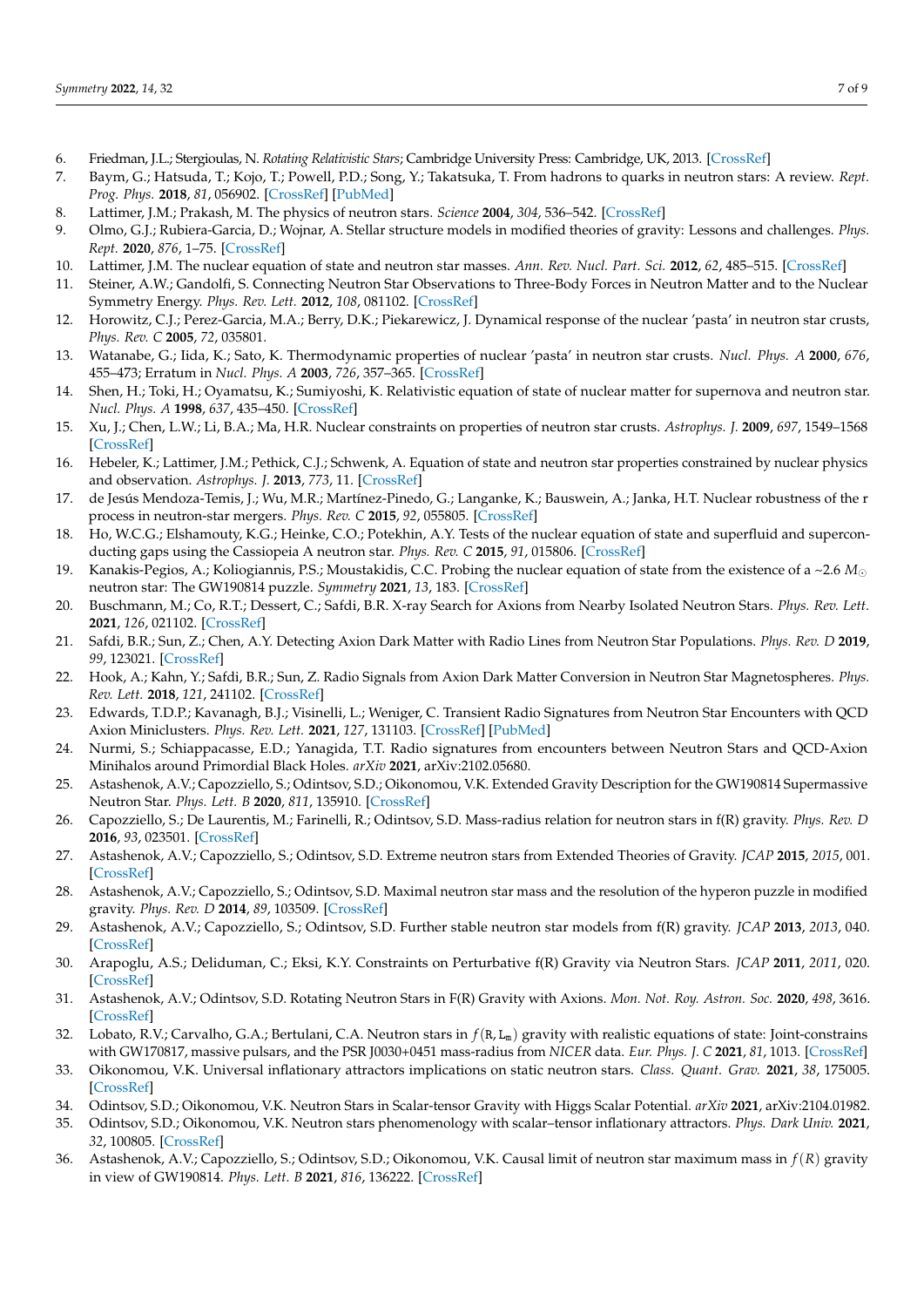- <span id="page-7-0"></span>37. Astashenok, A.V.; Capozziello, S.; Odintsov, S.D.; Oikonomou, V.K. Novel stellar astrophysics from extended gravity. *EPL* **2021**, *134*, 59001. [\[CrossRef\]](http://dx.doi.org/10.1209/0295-5075/134/59001)
- <span id="page-7-1"></span>38. Sedrakian, A. Axion cooling of neutron stars. *Phys. Rev. D* **2016**, *93*, 065044. [\[CrossRef\]](http://dx.doi.org/10.1103/PhysRevD.93.065044)
- 39. Khadkikar, S.; Raduta, A.R.; Oertel, M.; Sedrakian, A. Maximum mass of compact stars from gravitational wave events with finite-temperature equations of state. *Phys. Rev. C* **2021**, *103*, 055811. [\[CrossRef\]](http://dx.doi.org/10.1103/PhysRevC.103.055811)
- 40. Sedrakian, D.M.; Hayrapetyan, M.V.; Shahabasyan, M.K. Gravitational radiation of slowly rotating neutron stars. *Astrophysics* **2006**, *49*, 194–200. [\[CrossRef\]](http://dx.doi.org/10.1007/s10511-006-0020-4)
- 41. Sedrakian, A. Axion cooling of neutron stars. II. Beyond hadronic axions. *Phys. Rev. D* **2019**, *99*, 043011. [\[CrossRef\]](http://dx.doi.org/10.1103/PhysRevD.99.043011)
- 42. Bauswein, A.; Guo, G.; Lien, J.H.; Lin, Y.H.; Wu, M.R. Compact Dark Objects in Neutron Star Mergers. *arXiv* **2020**, arXiv:2012.11908.
- 43. Vretinaris, S.; Stergioulas, N.; Bauswein, A. Empirical relations for gravitational-wave asteroseismology of binary neutron star mergers. *Phys. Rev. D* **2020**, *101*, 084039. [\[CrossRef\]](http://dx.doi.org/10.1103/PhysRevD.101.084039)
- 44. Bauswein, A.; Blacker, S.; Vijayan, V.; Stergioulas, N.; Chatziioannou, K.; Clark, J.A.; Bastian, N.U.F.; Blaschke, D.B.; Cierniak, M.; Fischer, T. Equation of state constraints from the threshold binary mass for prompt collapse of neutron star mergers. *Phys. Rev. Lett.* **2020**, *125*, 141103. [\[CrossRef\]](http://dx.doi.org/10.1103/PhysRevLett.125.141103) [\[PubMed\]](http://www.ncbi.nlm.nih.gov/pubmed/33064526)
- 45. Bauswein, A.; Just, O.; Janka, H.T.; Stergioulas, N. Neutron-star radius constraints from GW170817 and future detections. *Astrophys. J. Lett.* **2017**, *850*, L34. [\[CrossRef\]](http://dx.doi.org/10.3847/2041-8213/aa9994)
- 46. Most, E.R.; Weih, L.R.; Rezzolla, L.; Schaffner-Bielich, J. New constraints on radii and tidal deformabilities of neutron stars from GW170817. *Phys. Rev. Lett.* **2018**, *120*, 261103. [\[CrossRef\]](http://dx.doi.org/10.1103/PhysRevLett.120.261103)
- 47. Rezzolla, L.; Most, E.R.; Weih, L.R. Using gravitational-wave observations and quasi-universal relations to constrain the maximum mass of neutron stars. *Astrophys. J. Lett.* **2018**, *852*, L25. [\[CrossRef\]](http://dx.doi.org/10.3847/2041-8213/aaa401)
- 48. Nathanail, A.; Most, E.R.; Rezzolla, L. GW170817 and GW190814: Tension on the maximum mass. *Astrophys. J. Lett.* **2021**, *908*, L28. [\[CrossRef\]](http://dx.doi.org/10.3847/2041-8213/abdfc6)
- <span id="page-7-2"></span>49. Köppel, S.; Bovard, L.; Rezzolla, L. A General-relativistic Determination of the Threshold Mass to Prompt Collapse in Binary Neutron Star Mergers. *Astrophys. J. Lett.* **2019**, *872*, L16. [\[CrossRef\]](http://dx.doi.org/10.3847/2041-8213/ab0210)
- <span id="page-7-3"></span>50. Nojiri, S.; Odintsov, S.D.; Oikonomou, V.K. Modified Gravity Theories on a Nutshell: Inflation, Bounce and Late-time Evolution. *Phys. Rept.* **2017**, *692*, 1. [\[CrossRef\]](http://dx.doi.org/10.1016/j.physrep.2017.06.001)
- 51. Capozziello, S.; De Laurentis, M. Extended Theories of Gravity. *Phys. Rept.* **2011**, *509*, 167. [\[CrossRef\]](http://dx.doi.org/10.1016/j.physrep.2011.09.003)
- 52. Faraoni, V.; Capozziello, S. *Beyond Einstein Gravity: A Survey of Gravitational Theories for Cosmology and Astrophysics*; Springer: Dordrecht, The Netherland, 2010; p. 170.
- 53. Nojiri, S.; Odintsov, S.D. Introduction to modified gravity and gravitational alternative for dark energy . *Int. J. Geom. Meth. Mod. Phys.* **2007**, *4*, 115. [\[CrossRef\]](http://dx.doi.org/10.1142/S0219887807001928)
- 54. Nojiri, S.; Odintsov, S.D. Unified cosmic history in modified gravity: From F(R) theory to Lorentz non-invariant models. *Phys. Rept.* **2011**, *505*, 59. [\[CrossRef\]](http://dx.doi.org/10.1016/j.physrep.2011.04.001)
- 55. de la Cruz-Dombriz, A.; Saez-Gomez, D. Black holes, cosmological solutions, future singularities, and their thermodynamical properties in modified gravity theories. *Entropy* **2012**, *14*, 1717. [\[CrossRef\]](http://dx.doi.org/10.3390/e14091717)
- 56. Olmo, G.J. Palatini Approach to Modified Gravity: f(R) Theories and Beyond. *Int. J. Mod. Phys. D* **2011**, *20*, 413. [\[CrossRef\]](http://dx.doi.org/10.1142/S0218271811018925)
- <span id="page-7-4"></span>57. Dimopoulos, K. *Introduction to Cosmic Inflation and Dark Energy*; CRC Press: Boca Raton, FL, USA, 2021.
- <span id="page-7-5"></span>58. Pani, P.; Berti, E. Slowly rotating neutron stars in scalar-tensor theories. *Phys. Rev. D* **2014**, *90*, 024025. [\[CrossRef\]](http://dx.doi.org/10.1103/PhysRevD.90.024025)
- 59. Staykov, K.V.; Doneva, D.D.; Yazadjiev, S.S.; Kokkotas, K.D. Slowly rotating neutron and strange stars in *R* <sup>2</sup> gravity. *JCAP* **2014**, *2014*, 006. [\[CrossRef\]](http://dx.doi.org/10.1088/1475-7516/2014/10/006)
- 60. Horbatsch, M.; Silva, H.O.; Gerosa, D.; Pani, P.; Berti, E.; Gualtieri, L.; Sperhake, U. Tensor-multi-scalar theories: Relativistic stars and 3 + 1 decomposition. *Class. Quant. Grav.* **2015**, *32*, 204001. [\[CrossRef\]](http://dx.doi.org/10.1088/0264-9381/32/20/204001)
- 61. Silva, H.O.; Macedo, C.F.B.; Berti, E.; Crispino, L.C.B. Slowly rotating anisotropic neutron stars in general relativity and scalar–tensor theory. *Class. Quant. Grav.* **2015**, *32*, 145008. [\[CrossRef\]](http://dx.doi.org/10.1088/0264-9381/32/14/145008)
- 62. Doneva, D.D.; Yazadjiev, S.S.; Stergioulas, N.; Kokkotas, K.D. Rapidly rotating neutron stars in scalar-tensor theories of gravity. *Phys. Rev. D* **2013**, *88*, 084060. [\[CrossRef\]](http://dx.doi.org/10.1103/PhysRevD.88.084060)
- 63. Xu, R.; Gao, Y.; Shao, L. Strong-field effects in massive scalar-tensor gravity for slowly spinning neutron stars and application to X-ray pulsar pulse profiles. *Phys. Rev. D* **2020**, *102*, 064057. [\[CrossRef\]](http://dx.doi.org/10.1103/PhysRevD.102.064057)
- 64. Salgado, M.; Sudarsky, D.; Nucamendi, U. On spontaneous scalarization. *Phys. Rev. D* **1998**, *58*, 124003. [\[CrossRef\]](http://dx.doi.org/10.1103/PhysRevD.58.124003)
- 65. Shibata, M.; Taniguchi, K.; Okawa, H.; Buonanno, A. Coalescence of binary neutron stars in a scalar-tensor theory of gravity. *Phys. Rev. D* **2014**, *89*, 084005. [\[CrossRef\]](http://dx.doi.org/10.1103/PhysRevD.89.084005)
- 66. Savaş Arapoğlu, A.; Yavuz Ekşi, K.; Emrah Yükselci, A. Neutron star structure in the presence of nonminimally coupled scalar fields. *Phys. Rev. D* **2019**, *99*, 064055. [\[CrossRef\]](http://dx.doi.org/10.1103/PhysRevD.99.064055)
- 67. Ramazanoğlu, F.M.; Pretorius, F. Spontaneous Scalarization with Massive Fields. Phys. Rev. D 2016, 93, 064005. [\[CrossRef\]](http://dx.doi.org/10.1103/PhysRevD.93.064005)
- 68. Altaha Motahar, Z.; Blázquez-Salcedo, J.L.; Doneva, D.D.; Kunz, J.; Yazadjiev, S.S. Axial quasinormal modes of scalarized neutron stars with massive self-interacting scalar field. *Phys. Rev. D* **2019**, *99*, 104006. [\[CrossRef\]](http://dx.doi.org/10.1103/PhysRevD.99.104006)
- 69. Chew, X.Y.; Dzhunushaliev, V.; Folomeev, V.; Kleihaus, B.; Kunz, J. Rotating wormhole solutions with a complex phantom scalar field. *Phys. Rev. D* **2019**, *100*, 044019. [\[CrossRef\]](http://dx.doi.org/10.1103/PhysRevD.100.044019)